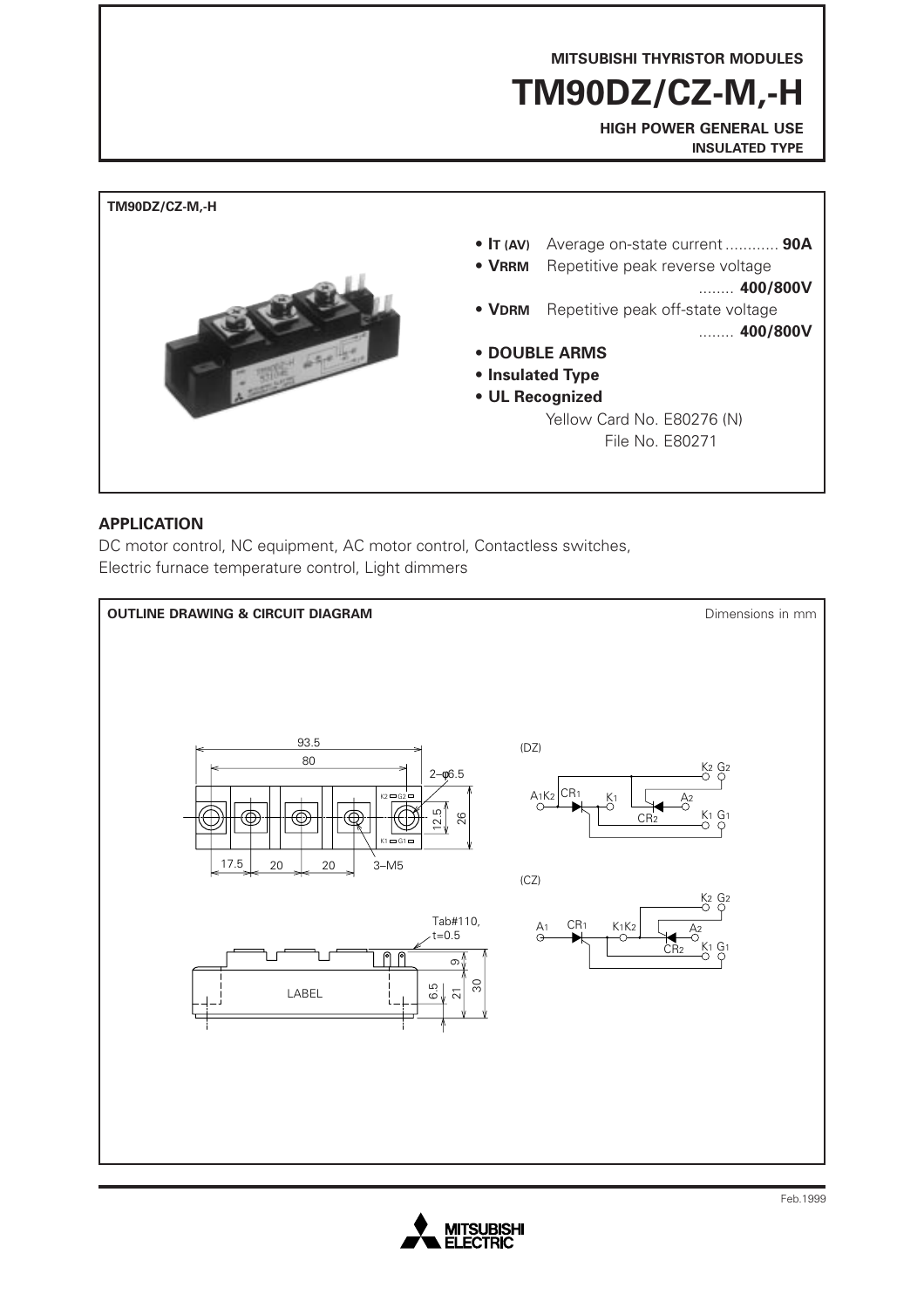### **HIGH POWER GENERAL USE INSULATED TYPE**

#### **ABSOLUTE MAXIMUM RATINGS**

| Symbol      | Parameter                             | Voltage class |     |      |
|-------------|---------------------------------------|---------------|-----|------|
|             |                                       | M             |     | Unit |
| <b>VRRM</b> | Repetitive peak reverse voltage       | 400           | 800 |      |
| <b>VRSM</b> | Non-repetitive peak reverse voltage   | 480           | 960 |      |
| VR(DC)      | DC reverse voltage                    | 320           | 640 |      |
| <b>VDRM</b> | Repetitive peak off-state voltage     | 400           | 800 |      |
| <b>VDSM</b> | Non-repetitive peak off-state voltage | 480           | 960 |      |
| $VD$ (DC)   | DC off-state voltage                  | 320           | 640 |      |

| Symbol          | Parameter                                 | Conditions                                       | Ratings             | Unit         |
|-----------------|-------------------------------------------|--------------------------------------------------|---------------------|--------------|
| <b>IT (RMS)</b> | RMS on-state current                      | 140                                              |                     | А            |
| IT (AV)         | Average on-state current                  | Single-phase, half-wave 180° conduction, TC=86°C | 90                  | А            |
| <b>ITSM</b>     | Surge (non-repetitive) on-state current   | One half cycle at 60Hz, peak value               | 1800                | А            |
| $1^2$ t         | $12t$ for fusing                          | Value for one cycle of surge current             | $1.4 \times 10^{4}$ | $A^2s$       |
| di/dt           | Critical rate of rise of on-state current | VD=1/2VDRM, IG=1.0A, Ti=125°C                    | 100                 | $A/\mu s$    |
| PGM             | Peak gate power dissipation               |                                                  | 5.0                 | W            |
| PG (AV)         | Average gate power dissipation            |                                                  | 0.5                 | W            |
| VFGM            | Peak gate forward voltage                 |                                                  | 10                  | V            |
| <b>VRGM</b>     | Peak gate reverse voltage                 |                                                  | 5.0                 | $\vee$       |
| <b>IFGM</b>     | Peak gate forward current                 |                                                  | 2.0                 | А            |
| Ti.             | Junction temperature                      |                                                  | $-40 - +125$        | $^{\circ}$ C |
| Tstg            | Storage temperature                       |                                                  | $-40 - +125$        | $^{\circ}$ C |
| Viso            | Isolation voltage                         | Charged part to case                             | 2500                | $\vee$       |
|                 | Mounting torque                           | Main terminal screw M5                           | $1.47 - 1.96$       | $N \cdot m$  |
|                 |                                           |                                                  | $15 - 20$           | kg∙cm        |
|                 |                                           | Mounting screw M6                                | $1.96 - 2.94$       | N·m          |
|                 |                                           |                                                  | $20 - 30$           | kg·cm        |
|                 | Weight                                    | Typical value                                    | 160                 | g            |

#### **ELECTRICAL CHARACTERISTICS**

| Symbol      | Parameter                                  |                                                                    | Limits |      |      |           |
|-------------|--------------------------------------------|--------------------------------------------------------------------|--------|------|------|-----------|
|             |                                            | Test conditions                                                    |        | Typ. | Max. | Unit      |
| <b>IRRM</b> | Repetitive peak reverse current            | T <sub>i</sub> =125°C, VRRM applied                                |        |      | 15   | mA        |
| <b>IDRM</b> | Repetitive peak off-state current          | T <sub>i</sub> =125°C, VDRM applied                                |        |      | 15   | mA        |
| <b>VTM</b>  | On-state voltage                           | Ti=125°C, ITM=270A, instantaneous meas.                            |        |      | 1.3  |           |
| dv/dt       | Critical rate of rise of off-state voltage | Ti=125°C, VD=2/3VDRM                                               | 500    |      |      | $V/\mu s$ |
| <b>VGT</b>  | Gate trigger voltage                       | Ti=25°C, VD=6V, RL=2 $\Omega$                                      |        |      | 3.0  |           |
| VGD         | Gate non-trigger voltage                   | $T_i = 125$ °C, VD= $1/2$ VDRM                                     | 0.25   |      |      |           |
| GT          | Gate trigger current                       | Ti=25°C. VD=6V. RL=2 $\Omega$                                      | 15     |      | 100  | mA        |
| $Rth$ (j-c) | Thermal resistance                         | Junction to case (per 1/2 module)                                  |        |      | 0.3  | °C/W      |
| Rth (c-f)   | Contact thermal resistance                 | Case to fin, conductive grease applied (per 1/2 module)            |        |      | 0.2  | °C/W      |
|             | Insulation resistance                      | Measured with a 500V megohmmeter between main terminal<br>and case | 10     |      |      | $M\Omega$ |

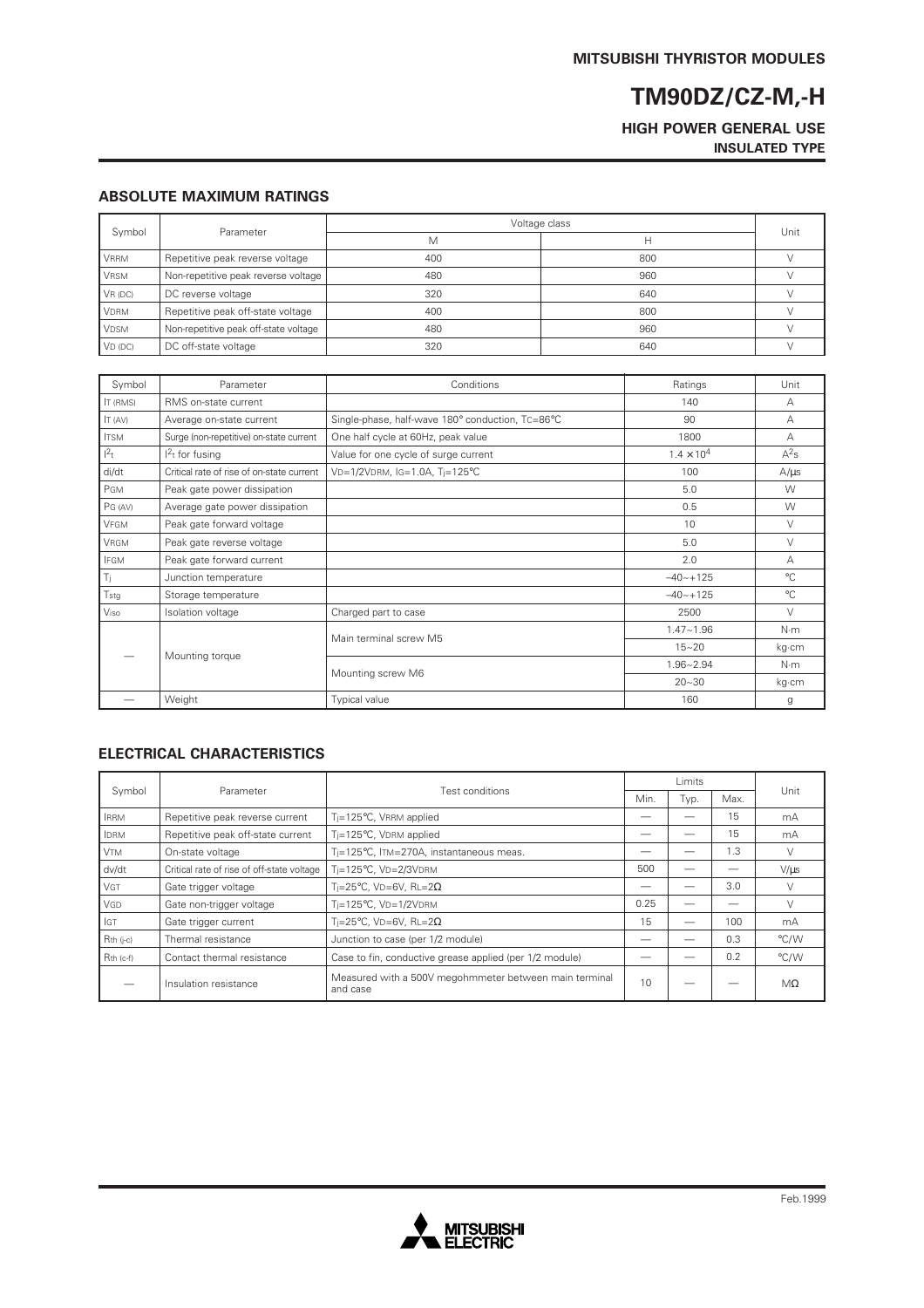**HIGH POWER GENERAL USE INSULATED TYPE**

### $10<sup>3</sup>$ 7 5  $T_i = 125$ °C 3 2 ON-STATE CURRENT (A) ON-STATE CURRENT (A) 10 2 7 5 3 2  $10<sup>1</sup>$ 7 5 3 2

 $10^{0}$ 

**PERFORMANCE CURVES**

0.4

### **MAXIMUM ON-STATE CHARACTERISTIC**



0.8 1.2 1.6 2.0 2.4



**MAXIMUM AVERAGE ON-STATE POWER DISSIPATION (SINGLE PHASE HALFWAVE)** 160 B 140 AVERAGE ON-STATE POWER<br>DISSIPATION (W) AVERAGE ON-STATE POWER θ 360° 120  $\overline{180}$ DISSIPATION (W) RESISTIVE, INDUCTIVE LOAD 120° 100 90° 80 60°  $\overline{\phantom{a}}$  $\theta = 30$ 60 40 .<br>PER SINGLE .<br>ELEMENT 20  $0\frac{L}{0}$ 20 40 60 0 20 40 60 80 100

#### **RATED SURGE (NON-REPETITIVE) ON-STATE CURRENT**











CASE TEMPERATURE (°C)

CASE TEMPERATURE (°C)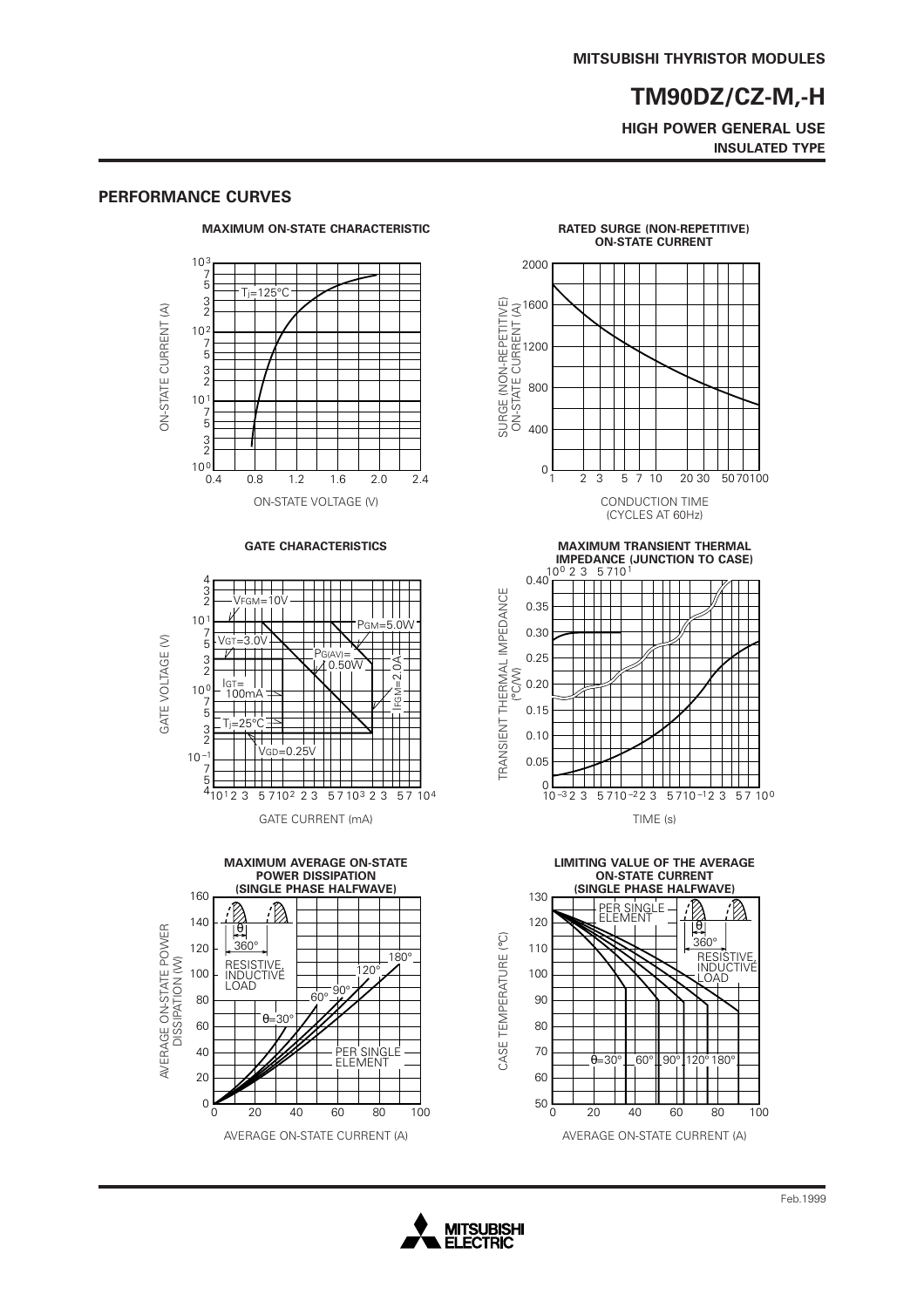**HIGH POWER GENERAL USE INSULATED TYPE**





**LIMITING VALUE OF THE RMS ON-STATE CURRENT (SINGLE PHASE FULLWAVE AC)**